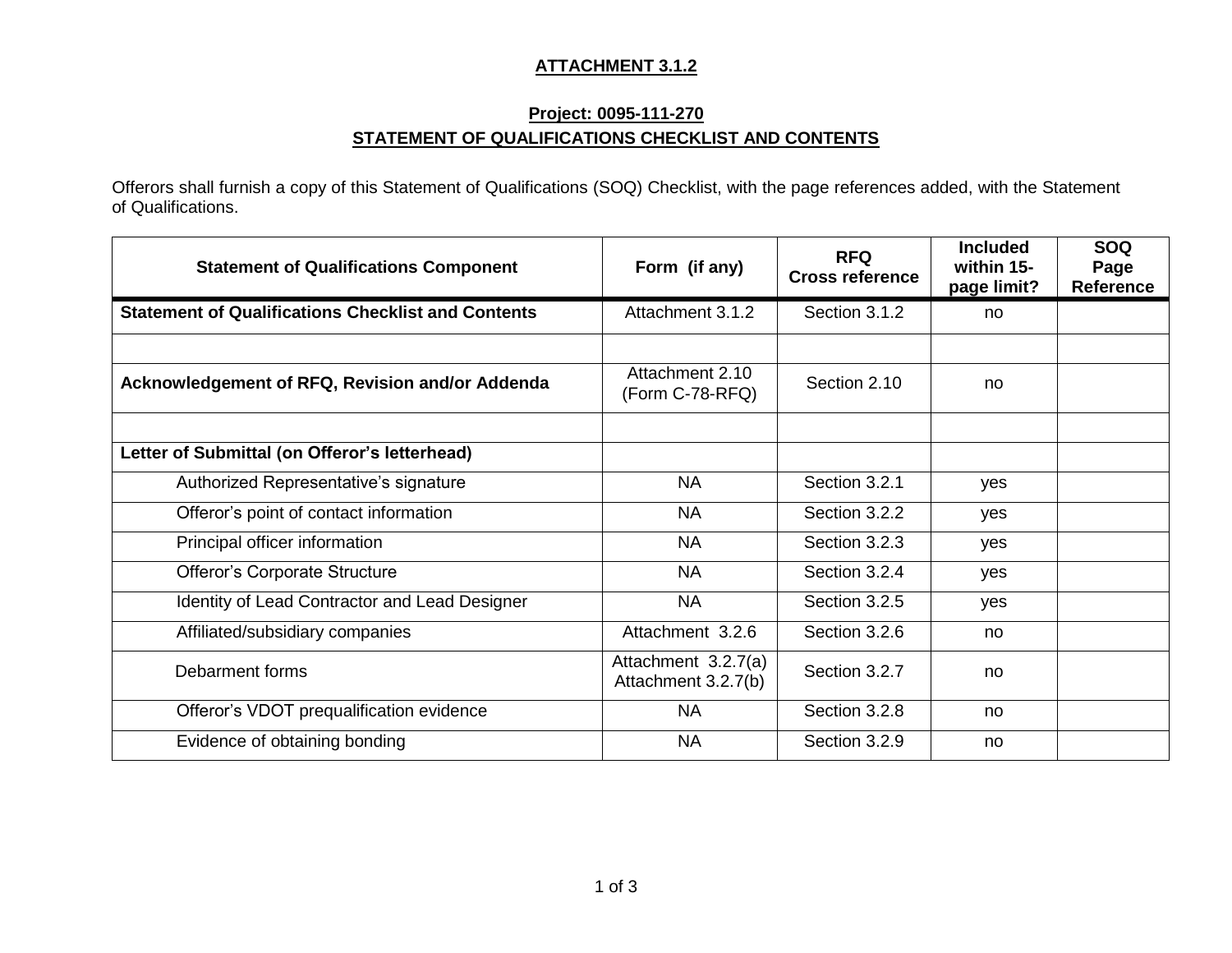# **ATTACHMENT 3.1.2**

# **Project: 0095-111-270 STATEMENT OF QUALIFICATIONS CHECKLIST AND CONTENTS**

| <b>Statement of Qualifications Component</b>                                                                   | Form (if any)     | <b>RFQ</b><br><b>Cross reference</b> | <b>Included</b><br>within 15-<br>page limit? | <b>SOQ</b><br>Page<br><b>Reference</b> |
|----------------------------------------------------------------------------------------------------------------|-------------------|--------------------------------------|----------------------------------------------|----------------------------------------|
|                                                                                                                |                   |                                      |                                              |                                        |
| <b>SCC and DPOR registration documentation (Appendix)</b>                                                      | Attachment 3.2.10 | Section 3.2.10                       | no                                           |                                        |
| Full size copies of SCC Registration                                                                           | <b>NA</b>         | Section 3.2.10.1                     | no                                           |                                        |
| Full size copies of DPOR Registration (Offices)                                                                | <b>NA</b>         | Section 3.2.10.2                     | no                                           |                                        |
| Full size copies of DPOR Registration (Key Personnel)                                                          | <b>NA</b>         | Section 3.2.10.3                     | no                                           |                                        |
| Full size copies of DPOR Registration (Non-APELSCIDLA)                                                         | <b>NA</b>         | Section 3.2.10.4                     | no                                           |                                        |
|                                                                                                                |                   |                                      |                                              |                                        |
| DBE statement within Letter of Submittal confirming<br>Offeror is committed to achieving the required DBE goal | <b>NA</b>         | Section 3.2.11                       | yes                                          |                                        |
|                                                                                                                |                   |                                      |                                              |                                        |
| <b>Offeror's Team Structure</b>                                                                                |                   |                                      |                                              |                                        |
| Identity of and qualifications of Key Personnel                                                                | <b>NA</b>         | Section 3.3.1                        | yes                                          |                                        |
| Key Personnel Resume - DB Project Manager                                                                      | Attachment 3.3.1  | Section 3.3.1.1                      | no                                           |                                        |
| Key Personnel Resume - Entrusted Engineer In charge                                                            | Attachment 3.3.1  | Section 3.3.1.2                      | no                                           |                                        |
| Key Personnel Resume - Quality Assurance Manager                                                               | Attachment 3.3.1  | Section 3.3.1.3                      |                                              |                                        |
| Key Personnel Resume - Design Manager                                                                          | Attachment 3.3.1  | Section 3.3.1.4                      | no                                           |                                        |
| Key Personnel Resume - Construction Manager                                                                    | Attachment 3.3.1  | Section 3.3.1.5                      | no                                           |                                        |
| Key Personnel Resume - Lead Structural Engineer                                                                | Attachment 3.3.1  | Section 3.3.1.6                      | no                                           |                                        |
| Organizational chart                                                                                           | <b>NA</b>         | Section 3.3.2                        | yes                                          |                                        |
| Organizational chart narrative                                                                                 | <b>NA</b>         | Section 3.3.2                        | yes                                          |                                        |